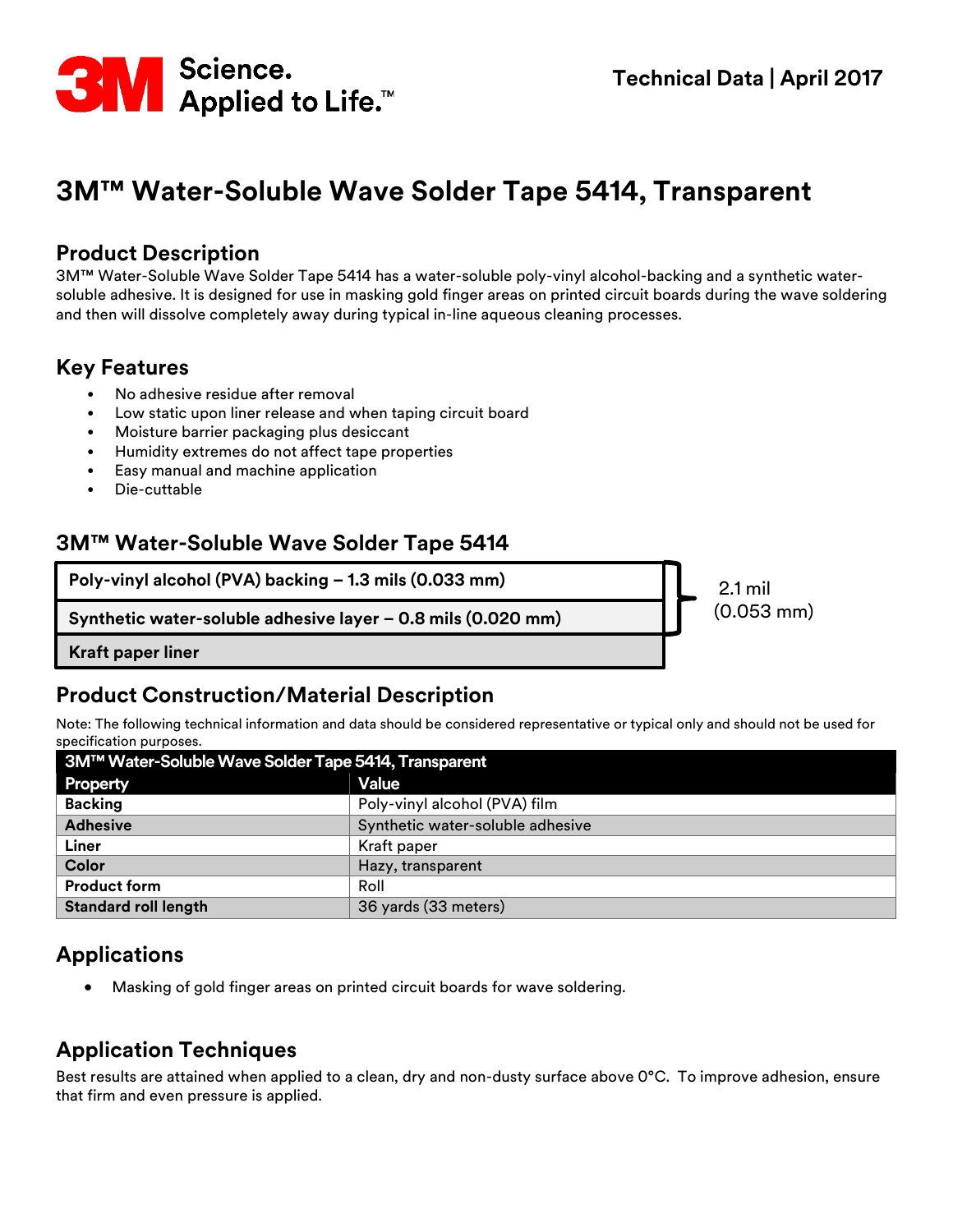# **3M™ Water-Soluble Wave Solder Tape 5414, Transparent**

## **Typical Physical Properties and Performance Characteristics**

Note: The following technical information and data should be considered representative or typical only and should not be used for specification purposes. Final product specifications and testing methods will be outlined in the products Certificate of Analysis (COA) that is shipped with the commercialized product.

| 3M™ Water-Soluble Wave Solder Tape 5414, Transparent |                   |                                     |  |
|------------------------------------------------------|-------------------|-------------------------------------|--|
| Property                                             | Test Method*      | <b>Value</b>                        |  |
| <b>Adhesion to Stainless</b>                         | ASTM D3330        | 4 oz/in                             |  |
| Adhesion to Stainless (metric)                       | <b>ASTM D3330</b> | 0.1 kg/25.4 mm, 0.4 N/cm            |  |
| Elongation at break                                  | ASTM D3759        | 334%                                |  |
| Temperature range (Celsius)                          | 3M test method    | $-40^{\circ}$ C to 240 $^{\circ}$ C |  |
| Temperature range (Fahrenheit)                       | 3M test method    | $-40^{\circ}$ F to $464^{\circ}$ F  |  |
| Tensile strength at break                            | <b>ASTM D3759</b> | $6$ lb/in                           |  |
| Tensile strength at break (metric)                   | ASTM D3759        | 105.1 N/100 mm                      |  |
| Total tape thickness without liner                   | ASTM D3652        | $2.1$ mil                           |  |
| Total tape thickness without liner (metric)          | ASTM D3652        | $0.053$ mm                          |  |

<sup>a</sup>Methods listed as ASTM are tested in accordance with the ASTM method noted

## **Storage and Shelf Life**

The shelf life of 3M™ Water-Soluble Wave Solder Tape 5414 is 12 months from the date of manufacture when stored in the original packaging materials and stored at 21°C (70°F) and 50% relative humidity.

# **Certificate of Analysis (COA)**

The 3M Certificate of Analysis (COA) for this product is established when the product is commercially available from 3M. The commercially available product will have a COA specification established. The COA contains the 3M specifications and test methods for the products performance limits that the product will be supplied against. The 3M product is supplied to 3M COA test specifications and the COA test methods. Contact your local 3M representative for this product's COA.

This technical data sheet may contain preliminary data and may not match the COA specification limits and/or test methods that may be used for COA purposes.

Final product specifications and testing methods will be outlined in the products Certificate of Analysis (COA) that is shipped with the commercialized product.